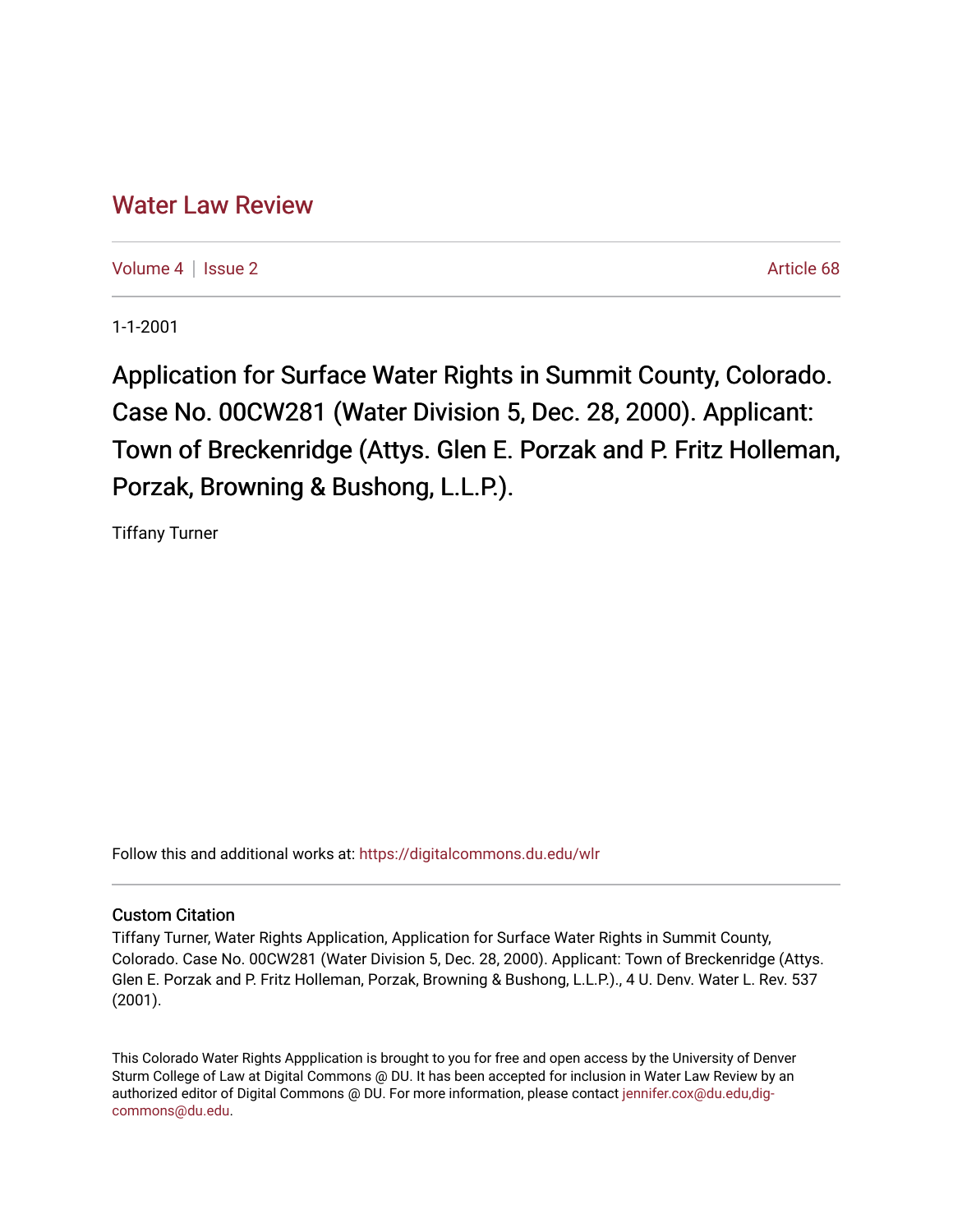**APPLICATION FOR SURFACE WATER RIGHTS IN SUMMIT COUNTY, COLORADO.** Case No. 00CW281 (Water Division **5,** Dec. **28,** 2000). Applicant: Town of Breckenridge (Attys. Glen **E.** Porzak and P. Fritz Holleman, Porzak Browning & Bushong, L.L.P.).

## *1. Application*

The Town of Breckenridge ("Breckenridge") seeks confirmation of a conditional water right for flow deflector and control structures on the Blue River that form the Breckenridge Whitewater Park ("Park"). The Park will modify the existing channel of the Blue River with a number of different dam and deflector structures. The structures will control, concentrate, and direct the flow of the Blue River for use by kayaks, canoes, rafts, and other forms of recreational boating and floating. The structures will also establish fish habitat.

Breckenridge requests conditional water rights in the following amounts: April—39 c.f.s; May—281 c.f.s; June—524 c.f.s; July—343 c.f.s; August-205 c.f.s; September-82 c.f.s; October-51 c.f.s; and November- 27 c.f.s., for each of the fifteen proposed structures included in the Park. The Park will stretch approximately 1800 feet within the existing channel of the Blue River, a tributary of the Colorado River, in Breckenridge.

The construction of the Park is proposed to occur in two phases. Phase one will consist of eight structures. The phase one structures are located in the NW1/4 SWI/4 and SW1/4 SW1/4 of Section 30, Township 6 South, Range 77 West, the 6th P.M. Structure one is a "U" shaped dam in the channel of the Blue River at a point approximately 1240 feet from the west line and 1000 feet from the south line of said Section 30. Structure two is a "V" shaped dam in the channel of the Blue River at a point approximately  $1\overline{1}90$  feet from the west line and 1090 feet from the south line of said Section 30. Structure three would consist of two opposing rock deflector dams on either side of the channel of the Blue River located approximately 1160 feet from the west line and 1230 feet from the south line of said Section 30. Structure four would have two opposing rock deflector dams on either side of the channel of the Blue River located approximately 1130 feet from the west line and 1310 feet from the south line of said Section 30. Structure five is a "U" shaped dam in the channel of the Blue River at a point approximately 1110 feet from the west line and 1400 feet from the south line of said Section 30. Structure six would encompass two opposing rock deflector dams on either side of the channel of the Blue River located approximately 1120 feet from the west line and 1530 feet from the south line of said Section 30. Structure seven would be comprised of two offset "V" dams on either side of the channel of the Blue River located approximately 1120 feet from the west line and 1560 feet from the south line of said Section 30. Structure eight is a "U" shaped dam in the channel of the Blue River at a point approximately 1120 feet from the west line and 1610 feet from the south line of said Section 30.